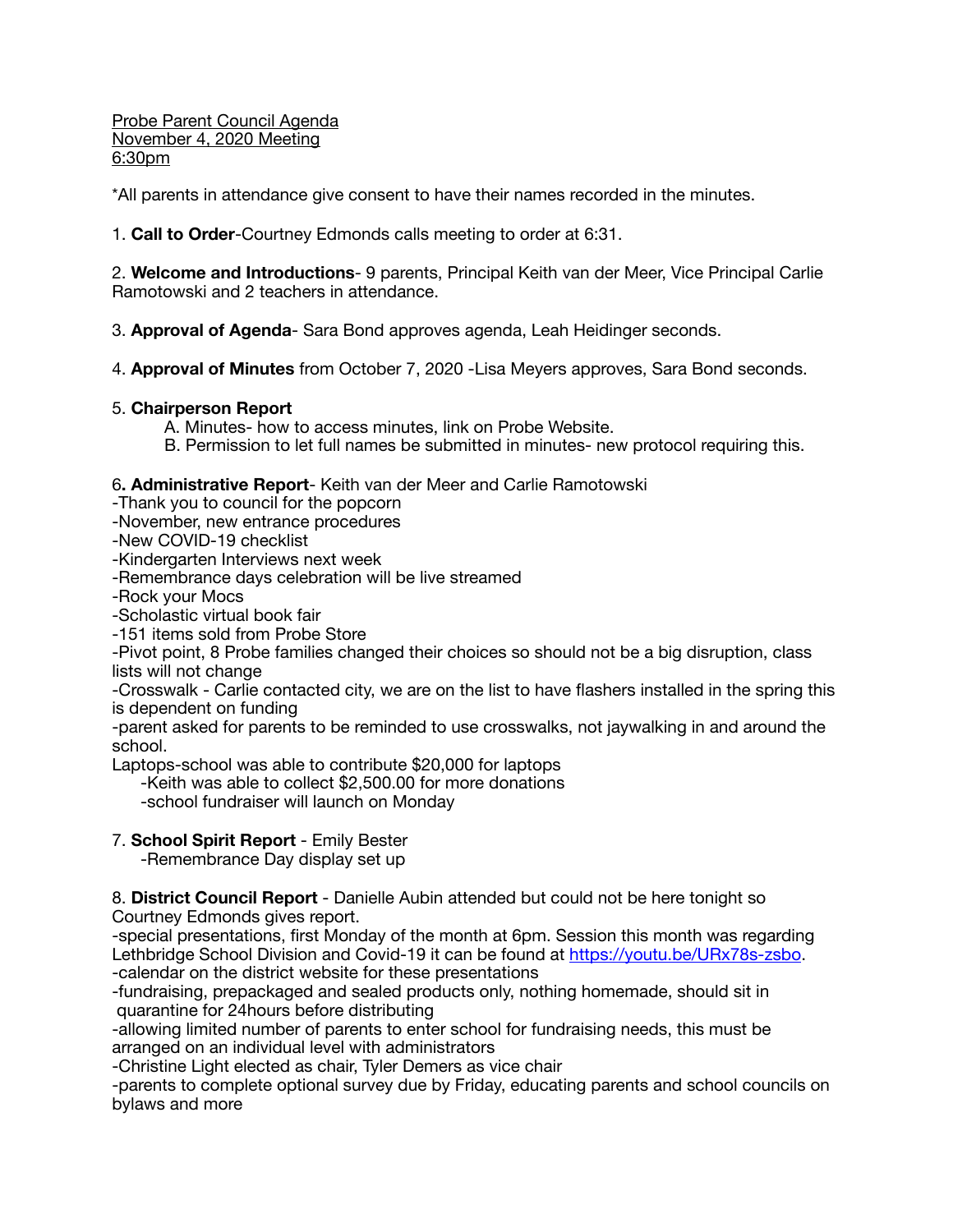-round table report- school highlights- Christmas concert went well

9. **Teacher Reports**- grade 1- kids have been resilient and adaptive to the changes. Grade 1 is finishing beginner units on letters sounds, and more. Kindergarten- different without parent involvement but kinders are adapting well and having fun.

- 10. **Old Business** no business
- 11. **New Business** no new business
- 12. **Adjournment** -Meeting adjourns at 7:01

## Probe Parent Council Society

- 1. **Call to order** -Courtney calls meeting to order at 7:02.
- 2. **Approval of Agenda** Julie Smith approves, Emily Bester Seconds.
- 3. **Approval of Minutes** from October 7, 2020- Lisa Meyers approves, Sara Bond seconds.
- 4. **Treasurer Report** Shelly Shaw

-not much to report, bank balance around \$12,000

5. **Laptop Fundraiser** -conversation if parent council is able to contribute to laptop fundraiser. Leah Heidinger brought up concern that the money may have been designated to go else where. Since sports day lunch did not happen in spring 2020 due to school closures it was agreed that some of the hot lunch money raised in the 2019/2020 school year could be given to the school to purchase new laptops. Courtney proposes \$2,500.00 for the laptop fundraiser. All voted in favour.

6. **Playground Fundraiser/grants**- Stacy Burton could not attend tonight so Courtney Edmonds gives brief report.

-Stacy has been in contact with playground company, new surface is approx \$40,000.00. -Leah Heidinger presents Sunapure a company which sells hand sanitizer spray, automatic dispenser, could be a fundraising opportunity if anyone is willing to run the fundraiser.

## 7. **Hot Lunch Report**- Emily Bester

-Subway and Boston pizza are lined up to do hot lunch

-November 25th first hot lunch

-discussion about adding an option to school cash online for parents to sponsor another child's hot lunch that wouldn't otherwise receive a lunch

## 8. **Kernels Popcorn Fundraiser**

- will try and do popcorn Friday November 25 & last Friday before Christmas

9. **Grade 4 Family Bingo** - No Bingo at this time, we could potential do something different.

10. **New Business** - No new business.